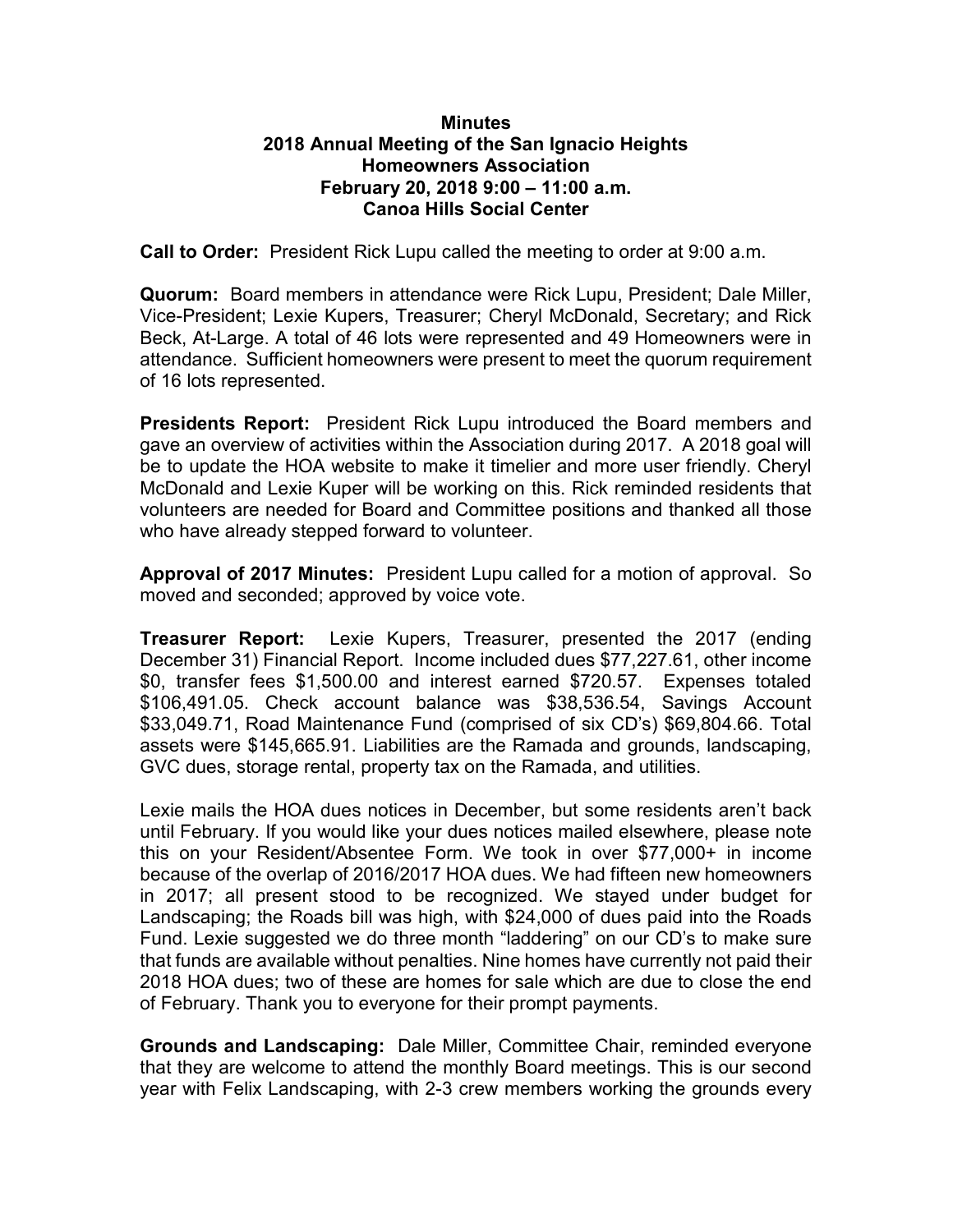Thursday. Dale checks in with the crew twice during each of those days. The Committee takes Homeowners requests/complaints in writing. Rain makes Common Grounds efforts very difficult. The crew is removing trees that block views and removing stumps. They are also working to plant desert-friendly plants to help control erosion. Dale asked for a short list of volunteers to join the current twoperson (Dale and Phil Pitts) committee. Contact them first if you wish to do extensive landscaping; please keep trees trimmed to your roofline in order to ensure that views aren't blocked.

Roads: Andy Miller, Committee Chair, reported that our roads are viable and in fair to good condition; the county commissioners have been out twice to inspect them. Crack sealing is done. Mariquita/Westcotta should be good for 4-6 years. We spent \$63,000 on our roads, which included crack sealing, signage, poles and painting. The intent of the new stop signs is to slow down traffic, particularly from our neighboring HOA, and they have slowed down traffic from there. Andy timed the drive on Desert Jewel with the stop signs now installed, and it only added an additional 56 seconds to the trip. Andy is resigning from the Committee effective today. The new co-chairs of the committee will be Al Loomis and Mike McDonald; please take any future Roads concerns to them. Andy encouraged residents to please help keep our roads safe; we all drive and use them, and safe roads in good condition will increase our home values and sales.

Architecture: Rick Beck, Committee Chair, thanked everyone for submitting their paint color requests for approval.

Audit: Lexie Kuper is in charge of pursuing our audit.

Block Captain: committee head is Carol Wilking.

Nominating: this committee is currently open; the plan is to get volunteers to serve.

Ramada/Social Committee: is co-chaired by Carol Willie and Karen Pitts.

Welcome/Social Events Committee: is co-chaired by Norma Baker and Jackie Stupec. Norma announced that the Spring Potluck will be held on April 3rd. The committee is getting feedback from residents that they would like to have just an eat, drink and socialize event with no program.

Board Nominations: there are three Board openings for positions currently held by Dale Miller, Julie Miller/Cheryl McDonald, and Rick Beck; Harley Medgard.is resigning as an additional At-Large member and his position will not be replaced at this time. Rick Lupu then opened the floor to Nominations. It was moved and seconded to nominate Cheryl McDonald, who has been serving as Board Secretary following the death of former Secretary Julie Miller; two other Board openings remain. Phil Pitts was nominated, moved and seconded. Norma Baker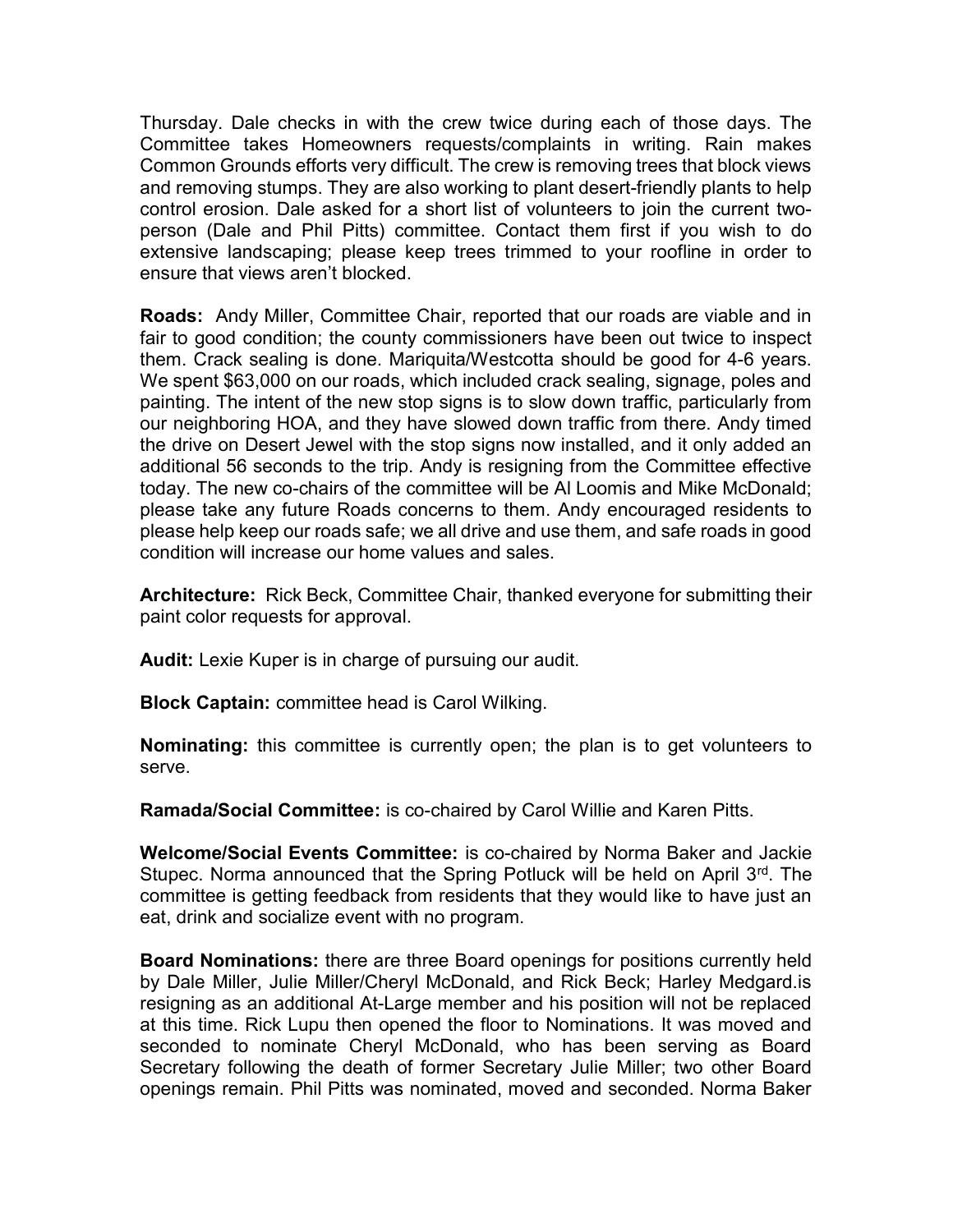was nominated but declined the nomination due to other commitments. Rick Beck agreed to continue in the At-Large position for one more year. Andy Miller moved to close the nominations, with the motion seconded. Motion was then moved and seconded to elect the nominees as presented, motion passed by hand vote. 2018 Board of Directors Members will be: Rick Lupu, Lexie Kupers, Cheryl McDonald, Rick Beck, and Phil Pitts.

(At the Post Meeting Board Member Caucus to elect officers, it was moved, seconded and approved to keep all current Board positions the same; Phil Pitts will serve at Vice-President).

## Member Participation:

Keith Siebers: asked if copies of the CCR's are mailed to residents; they are not, but they are available on-line on the HOA website.

Chuck & Carol Willie: spoke re. the Titan Garbage handout which is an individual resident option for those not happy with service from Republic Garbage & Re-Cycling. Titan's smaller trucks may be better for our roads. The pick-up day is the same (Monday) but customers need to buy their own containers.

Dick Roberts: asked for clarification on the number of lots in our HOA. There were originally 162 lots. We now list 159 lots with 159 homes and three lots empty, but we continue to pay taxes on those empty lots? Lexie clarified that we have 162 spaces on our HOA map but only 159 homes. She also clarified that Bill's Home Services will include termite service for the Ramada, whereas Terminix charged extra for this.

Dan Wilking: referenced the By-Laws re. voting by the HOA members. All members may vote on "matters of concern" but how is this term defined? Was this considered in the decision to terminate the Terminix contract? Rick Lupu reiterated that the majority of residents weren't happy with Terminix, even after they were given one year to improve their service; Dale Miller confirmed this as well. Dan doesn't feel that resident opinion was represented before making the switch to Bill's. Dale responded to this comment; he spoke to three realtors with listings who were unable to reach Terminix to get certification that the homes were free of termites. Dale finally spoke with Bruce, who said that all homes in our HOA had been checked inside and out for termites, but in many instances Terminix had in fact only performed an outside check. In addition, in one of the realty deals (two doors from Dan) two types of termite infestation was found after Terminix had cleared the home for termites. Dan feels the \$4,000 difference in cost between Terminix and Bill's could have gone towards Road maintenance. Rick Lupu reminded him that the Board is comprised of volunteers, and we do our best to make decisions in the best interests of all of our residents.

John West: expressed the opinion that if HOA dues are raised over 20%, we should vote on the increase. Appointments with Bill's can be set up now, and he feels their service is great! He asked if it would be possible to do quarterly HOA dues payments but Rick Lupu said it is just too much work for the Treasurer to do at this time.